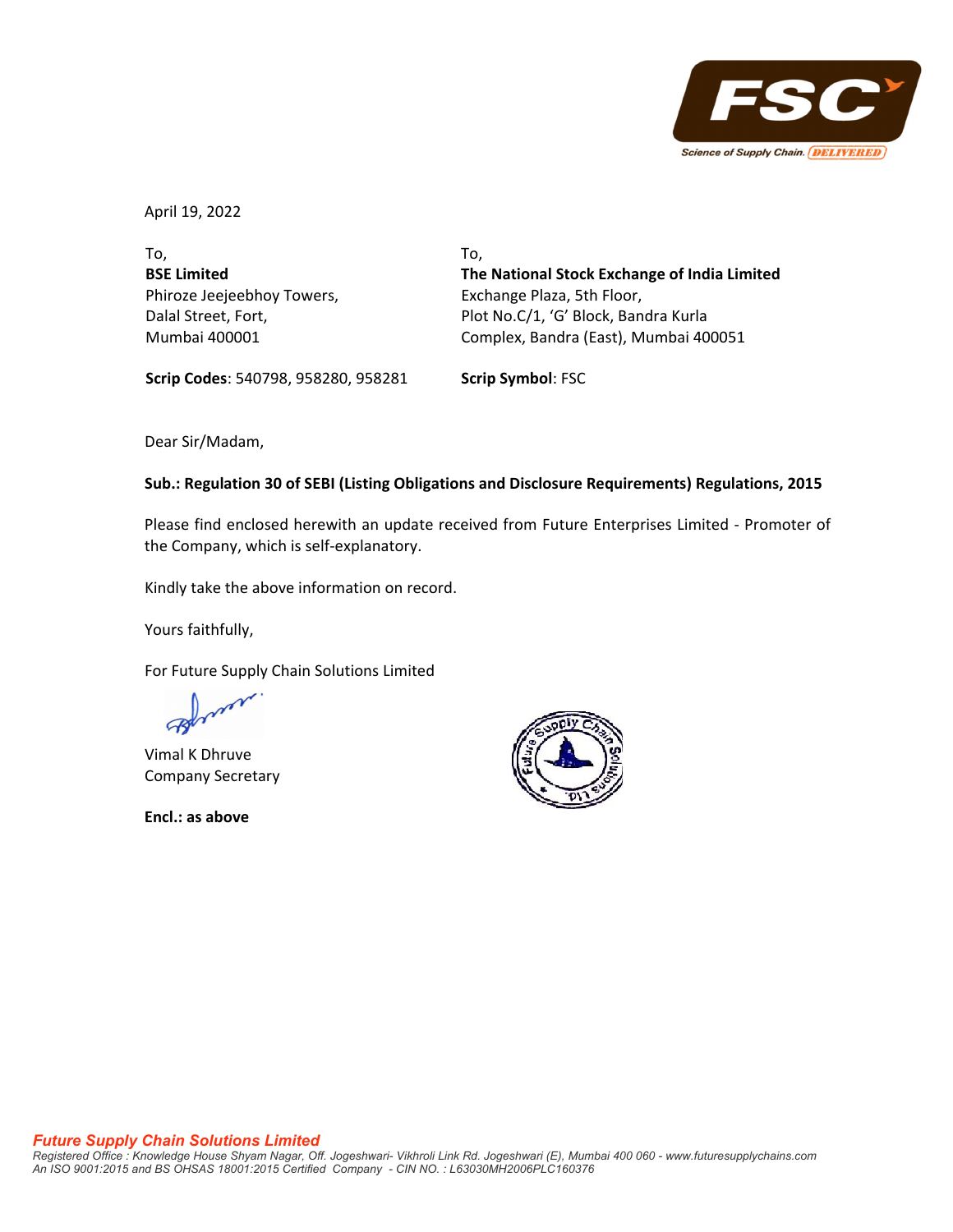April 19, 2022



To, Corporate Relationship Department (CRD) **BSE Limited,**  Phiroze Jeejeebhoy Towers, Dalal Street, Mumbai - 400 001

**Scrip Code: 523574 / 570002**

**Scrip Code of Debt: 957875 & 957876 ISIN: INE623B07891 & INE623B07909**  Listing Department **National Stock Exchange of India Limited**  Exchange Plaza, Bandra - Kurla Complex Bandra (East), Mumbai - 400 051

**Scrip Symbol: FEL / FELDVR**

Dear Sir / Madam,

## **Sub.: Intimation under Regulation 51(2) of the SEBI (Listing Obligations and Disclosure Requirements) Regulations, 2015 [SEBI (LODR)] - Default in Payment of Interest due on Non-Convertible Debentures (NCDs)**

The Company is unable to service its obligations in respect of the interest on Non-Convertible Debentures was due on April 18, 2022.

| S. No. | Type of disclosure                                                                                                 | <b>Details</b>                                                                                                                                                                                                                                                                                                                                                                        |
|--------|--------------------------------------------------------------------------------------------------------------------|---------------------------------------------------------------------------------------------------------------------------------------------------------------------------------------------------------------------------------------------------------------------------------------------------------------------------------------------------------------------------------------|
| 1.     | Name of the Listed entity                                                                                          | <b>Future Enterprises Limited</b>                                                                                                                                                                                                                                                                                                                                                     |
| 2.     | Date of making the disclosure                                                                                      | April 19, 2022                                                                                                                                                                                                                                                                                                                                                                        |
| 3.     | Nature of obligation / Type of instrument<br>(Listed debt securities, MTNs, FCCBs etc. with<br>ISIN as applicable) | Rated, Listed, Secured,<br>Redeemable,<br>Non-<br><b>Convertible Debentures</b><br>Series XXII - A & XXII - B<br>ISIN: INE623B07891 & INE623B07909                                                                                                                                                                                                                                    |
| 4.     | Number of investors in the security as on<br>date of default                                                       | 1 in both Series i.e. XXII - A & XXII - B                                                                                                                                                                                                                                                                                                                                             |
| 5.     | Date of default                                                                                                    | April 18, 2022                                                                                                                                                                                                                                                                                                                                                                        |
| 6.     | Details of the obligation<br>(tenure, coupon,<br>secured/unsecured, etc.)                                          | Tenure: Interest obligation shall commence from<br>the Deemed Date of Allotment i.e., April 17, 2018<br>and end on the day falling at the expiry of March<br>31, 2025 for series XXII - A and March 31, 2026<br>for series XXII - B.<br><b>Coupon Rate:</b> 9.75% p.a. for both series i.e.<br>XXII - A & XXII - B.<br>Coupon Payment Frequency: Yearly basis in<br>April, each year. |
|        |                                                                                                                    | <b>Security: Debentures are secured</b>                                                                                                                                                                                                                                                                                                                                               |

## **Future Enterprises Limited**

Regd. Off.: Knowledge House, Shyam Nagar, Off Jogeshwari ‐ Vikhroli Link Road, Jogeshwari (East), Mumbai ‐ 400 060 P +91 22 4055 2200, www.felindia.in CIN L52399MH1987PLC044954